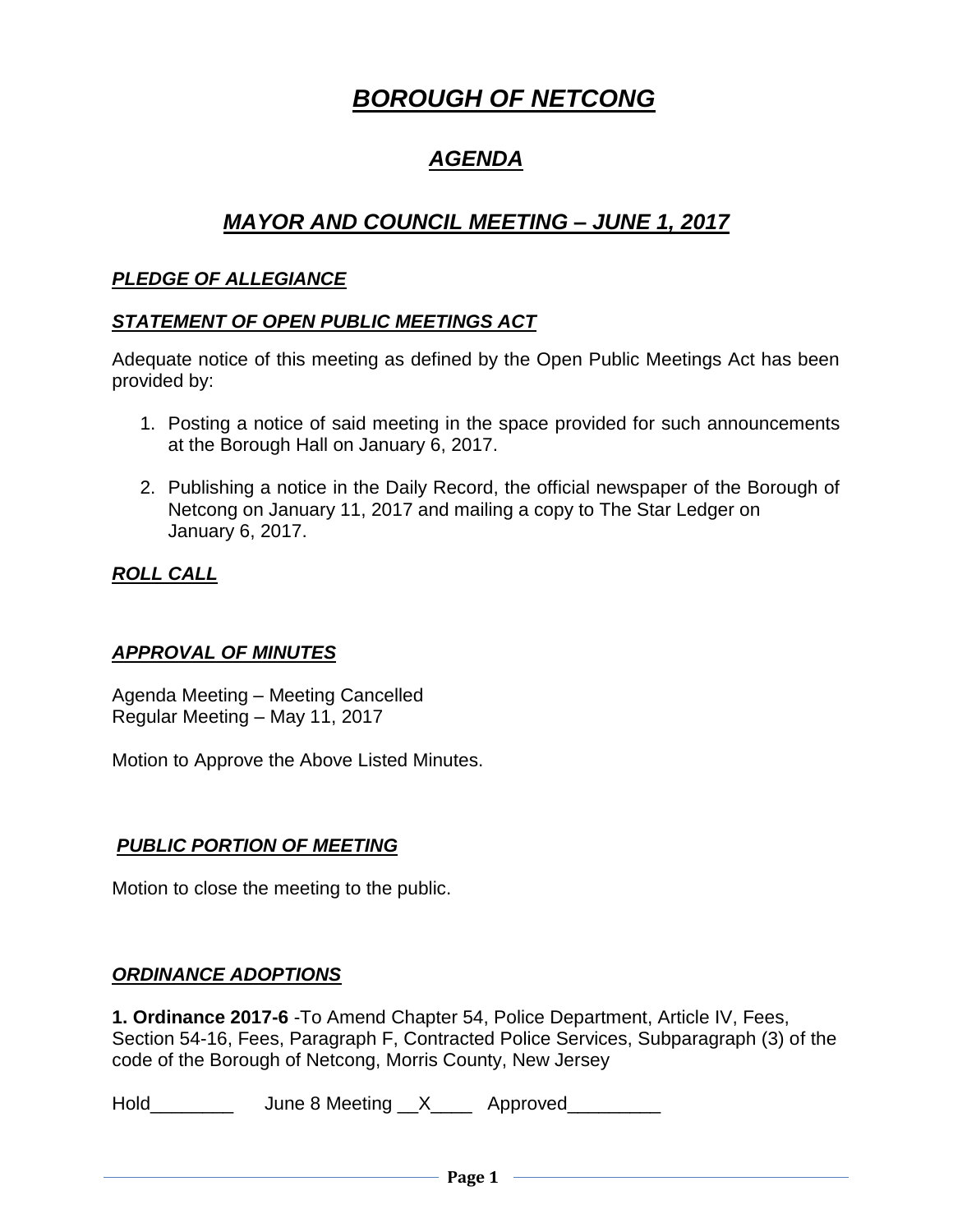**2. Bond Ordinance 2017-7 -** BOND ORDINANCE TO AUTHORIZE THE UNDERTAKING OF THE RAILROAD AVENUE WATER MAIN REPLACEMENT PROJECT (PHASE II) IN, BY AND FOR THE WATER UTILITY OF THE BOROUGH OF NETCONG, IN THE COUNTY OF MORRIS, STATE OF NEW JERSEY, TO APPROPRIATE THE SUM OF \$240,000 TO PAY THE COST THEREOF, TO APPROPRIATE A FEDERAL GRANT, TO AUTHORIZE THE ISSUANCE OF BONDS TO FINANCE SUCH APPROPRIATION AND TO PROVIDE FOR THE ISSUANCE OF BOND ANTICIPATION NOTES IN ANTICIPATION OF THE ISSUANCE OF SUCH BONDS.

Hold June 8 Meeting X Approved

#### *CORRESPONDENCE*

None

#### *OLD BUSINESS*

None

#### *NEW BUSINESS*

- 1. Appointment of Nicholas Leader as a Firefighter for Fire Co. No. 2
- *2.* Social Affair Permit Saint Cesario Society Feast

# *PRIVILEGE OF THE FLOOR TO THE COUNCIL*

#### *MAYORS COMMENTS*

#### *RESOLUTIONS*

**1. Resolution #2017- 64 -** To Hire Part Time Tax Assessor (Revised)

**2. Resolution 2017-65 -** Supporting Assembly Bill No. 4532 / Senate Bill No. 3049 Amending the Open Public Records Law

**3. Resolution 2017- 66** –To Hire Part Time DPW Laborer